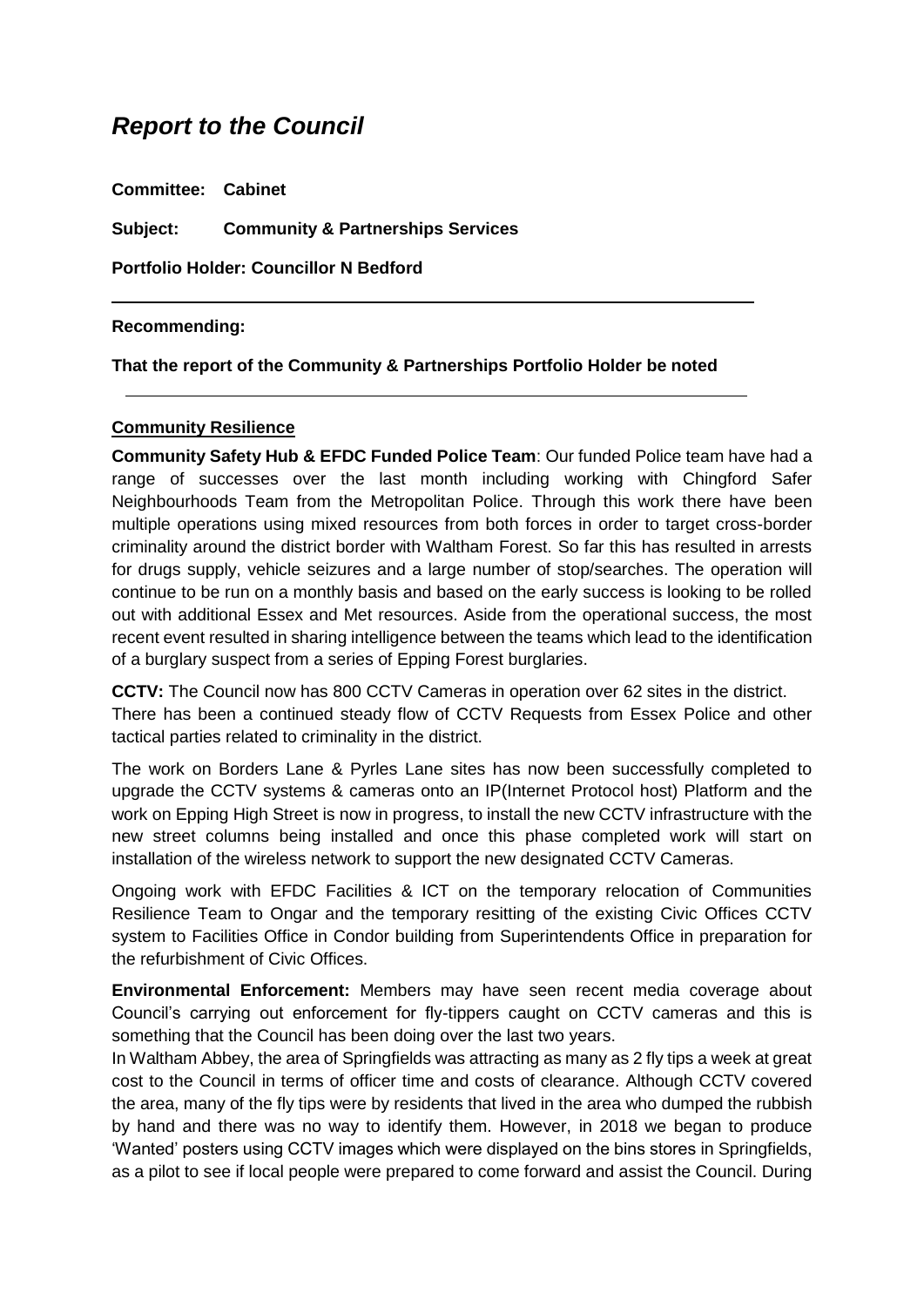the trial period a total of 27 posters were displayed and as a result we were able to identify 14 people that had fly tipped. This has resulted in FPNs of £200 being issued and paid and within 3 months of using the posters we were able to see a reduction in the amount of fly tipping. By October 2019 fly tipping in the area had reduced significantly with only 5 incidents since then. It is planned to build on this success by using this approach in other areas.

In general, the EEO team has received 1056 complaints/service requests in the last 10 weeks. These included;

- Three noise abatement notices served one for a restaurant in Loughton (loud music), one on a property in Chigwell (barking dog) and one to a property in Waltham Abbey (due to unreasonable amounts of shouting) with a Community Protection warning served on a property in Copperfield, Chigwell, due to persistent storage of waste on the balcony.
- Fly tipping in Green Lane, Matching Tye. Defendant pleaded guilty with £1620 in fines and costs.
- Fly tipping in Darby Drive. Co-defendants one pleaded guilty, the other pleaded not guilty, due to be heard in Southend Court in April 2020
- Fly tipping in Stapleford Abbotts. Defendant didn't attend, was arrested and due in Chelmsford for next hearing on 13 Feb 2020
- Further hearing was heard for a fly tipping case at Highwood Lane, Loughton at Basildon Court, where the defendant changed her plea from not guilty to guilty. Was given a 12x month conditional discharge, with a contribution to costs of £400 (plus £20 victim surcharge).

## **Community, Culture and Wellbeing**

**Museum:** The Museum hosted a commemoration event for Holocaust Memorial Day on 27 January. The event was attended by local Rabbis, councillors and schools. A tree was planted in the Museum garden and pupils from Davenant Foundation School, Leverton Primary and King Harold Academy laid painted stones.

As the next phase of commemoration for the Holocaust, an exhibition called "The Boys: Holocaust Survivors in the Epping Forest District" opens at the Museum on 23 May. The exhibition will explore the stories of Holocaust survivors sent to Holmehurst Hostel, Loughton following liberation of concentration camps in 1945. I am delighted that the team has been successful in securing £59,600 from the National Lottery Heritage Fund to support this project which will also provide a local schools resource, and workshops within the community.

I am pleased to report that following a range of work over the last year, our Museum has been awarded Autism Friendly status by the National Autistic Society.

**Cultural Strategy:** A Cultural Strategy for the district has been produced which has been informed by hundreds of local residents and partners and this will link directly with our Epping Forest Health and Wellbeing Strategy. The cultural strategy seeks to support the Council's wider wellbeing vision by enabling residents and visitors to the district to access and participate in quality arts, heritage and leisure activities.

**Youth Council:** The Youth Council`s "We R Safe" project which provides advice and awareness for young people across the district through a series of short videos has been Highly Commended by the National Crime Beat Awards Panel.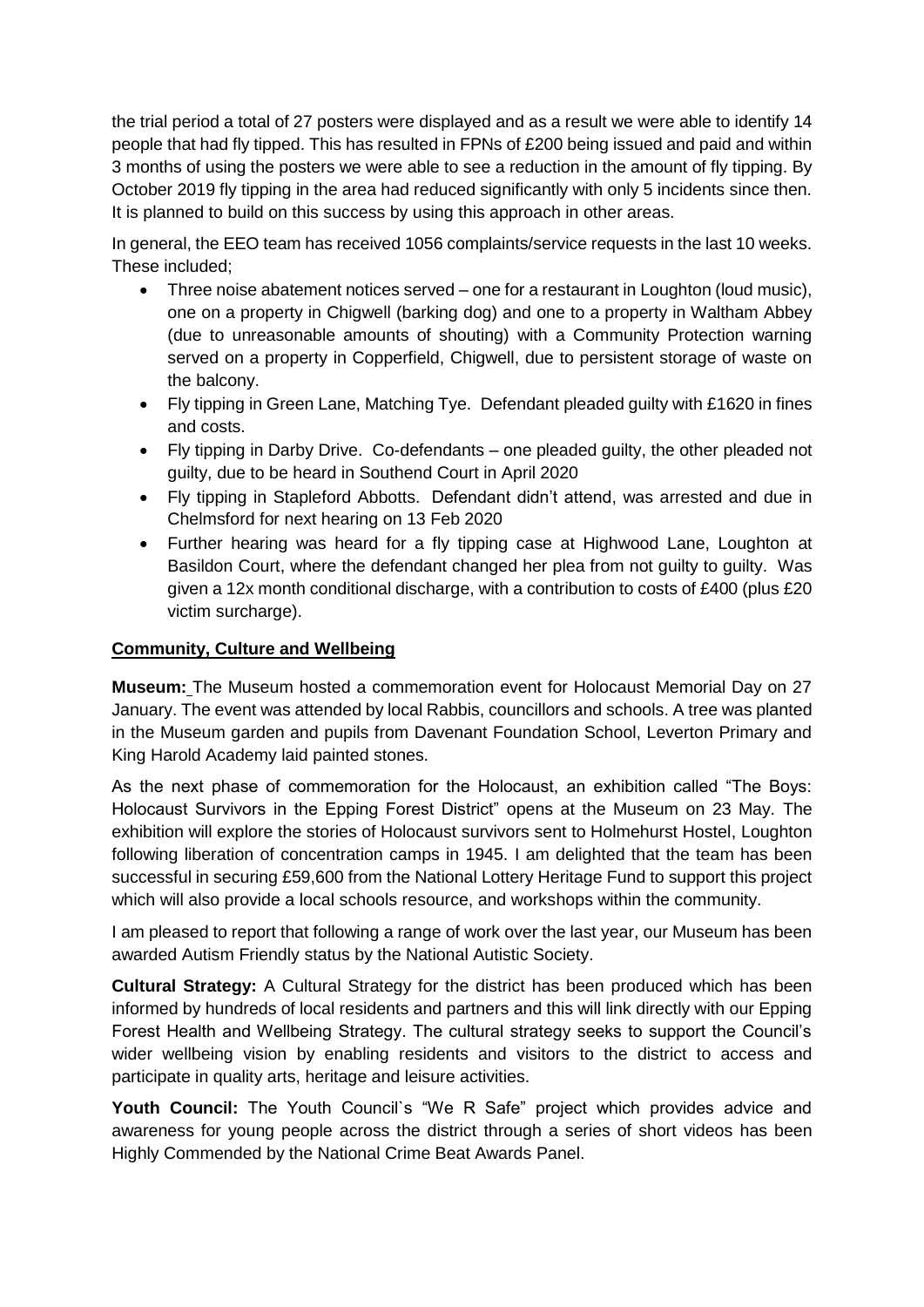We are now in the process of delivering Youth Council election promotional assemblies in all secondary schools in the district with Elections planned to take place between 9 - 20 March. The Chairman will announce the election results on the 24 March.

Youth engagement: A new schools initiative called "Stop & Think" for Year 7 and 8 pupils has been piloted in Loughton. The interactive theatre-style assembly raises awareness of police "stop and search" powers and aims to support confidence in the police and the Criminal Justice System.

**Cycling for Health:** For the second consecutive year an Active Community Grant from the Lee Valley Regional Park Authority has been secured to support the roll out of Cycling for Health Sunday sessions between May to October in the Lee Valley Park. The aim of the project is to encourage less active people to be more physically active, adopt healthier lifestyles and to build confidence in riding a bike.

**Loughton Young Artist:** The Council`s Cultural Engagement Officer has been on the judging panel for the 2020 Loughton Young Artist competition at Lopping Hall Gallery. The annual art contest runs over four weeks, with a week-long exhibition provided by each of the competing schools, showcasing the best of young artistic talent across Loughton.

**This Girl Can Festival:** The Health & Wellbeing Team, in partnership with Active Essex, will be running a "This Girl Can Festival" on Sunday 8<sup>th</sup> March, which is International Women's Day. The aim of the day is to encourage women and girls to try an exciting range of fun physical activities.

**Daily Mile:** Supported by the Community, Culture and Wellbeing team, 50% of the district`s primary schools are now taking part in walking or running a Daily Mile, improving the health of pupils and enhancing concentration in the classroom.

**Girls Football:** The Health & Wellbeing Team has secured funding to run a girl's football session in Waltham Abbey as part of the Football Associations Wild Cats Programme aimed at encouraging more girls to play football

### **Economic Development**

**Economic Strategy:** The redrafted Nurturing Growth strategy will be reviewed at the next Cabinet meeting on March 26 2020 in line with initial findings of the Local High Streets Task & Finish Panel. It will outline three key priorities for action and subject to Cabinet agreement, will recommend the production of an Economic Delivery Plan and associated resources.

**O&S Task & Finish Review of Local High Streets:** As preparation for the task and finish review, the economic development team has been carrying out baseline research including evidence from the annual high street survey regarding vacancy rates and changes in occupancy; data from business rate; information from specially commissioned surveys and input from consultation events. The Task & Finish Panel will be asked to consider the opportunity for officers to undertake a 'Hothouse' event with BT to focus on digital ideas to promote the long-term sustainability of Local High Streets and smart parking associated with this.

**Green Arc:** One to one meetings have been held with core partners of the Green Arc such as the Woodland Trust, Corporation of London and Lea Valley Regional Park Authority to confirm commitment to the vision and corresponding actions of a draft briefing note which has